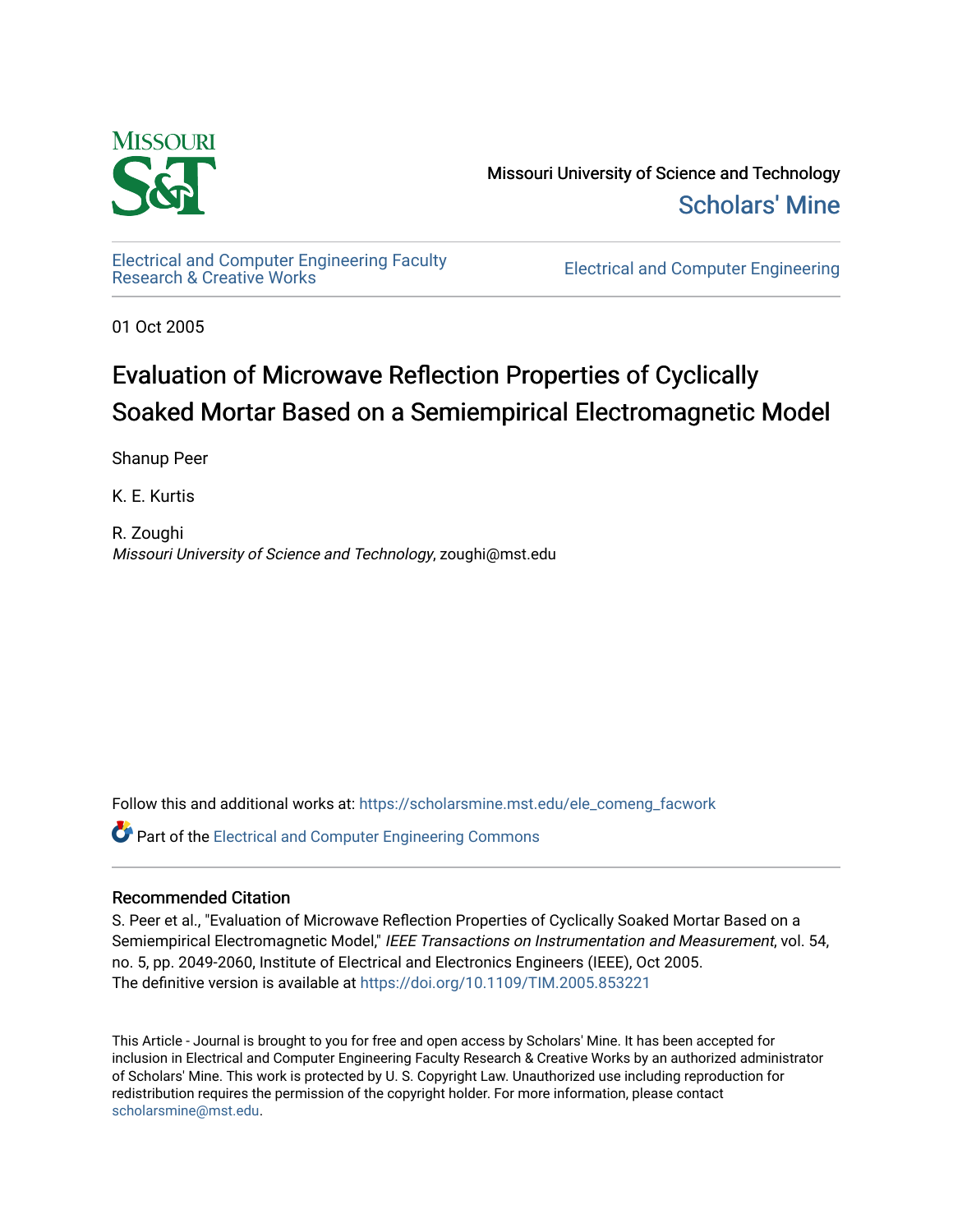# Evaluation of Microwave Reflection Properties of Cyclically Soaked Mortar Based on a Semiempirical Electromagnetic Model

Shanup Peer, Kimberly E. Kurtis, and Reza Zoughi*, Senior Member, IEEE*

*Abstract—***Detection of chloride ingress and evaluation of its distribution and temporal movement in reinforced concrete structures is an important practical issue. Steel reinforcing bars embedded in good quality concrete are normally protected from corrosion. However, the presence of a sufficient concentration of free chloride ions in the region of the reinforcing steel can initiate the process of corrosion. Therefore, it is important to be able to detect ingress of chloride ions and their distribution in cement-based materials. Moreover, it is important to obtain this information nondestructively. In recent years, near-field microwave nondestructive evaluation methods, using open-ended rectangular waveguide probes, have proven effective for evaluating many important properties of cement-based materials, including the detection of salt, added to the mixing water and when entering these materials through exposure to salt solution. Additionally, successful electromagnetic modeling of the interaction of microwave signals with moist cement-based materials has provided the necessary insight for evaluating the distribution and movement of moisture within these materials, leading to the current study involving ingress of sodium chloride solution. To this end, a mortar cube was subjected to cycles of wetting in a sodium chloride bath with a salinity of 2.8%, followed by episodes of drying. Subsequently, the microwave reflection properties of the cube were measured at 3 and 10 GHz using open-ended rectangular waveguides for several cycles, each lasting about 35 days. A semiempirical electromagnetic model, representing the cube as a stratified structure with a nonuniform dielectric property profile, was then developed to simulate the measured reflection properties. The simulated and the measured results at both frequencies and for all cycles were in good agreement. Subsequently, the effect of ingress of salt solution in terms of the temporal distribution of moisture along with the dissolved salt (i.e., pore solution) within the cube for every cycle was also estimated. This paper presents a brief description of the measurement approach and a detailed description of the model and its results.**

*Index Terms—***Chloride, concrete, corrosion, microwaves, nondestructive testing.**

#### I. INTRODUCTION

**C**HLORIDE ingress is an important cause of steel corrosion in reinforced concrete structures in North America. Corrosion of the reinforcing steel is implicated as a cause of damage

Manuscript received September 16, 2003; revised November 9, 2004. This work was supported by The National Science Foundation under Grant NSF CMS-0196158. Any opinion, findings, and conclusions or recommendations expressed in this material are those of the authors and do not necessarily reflect the views of the National Science Foundation.

S. Peer and R. Zoughi are with the Applied Microwave Nondestructive Testing Laboratory (AMNTL), Electrical and Computer Engineering Department, University of Missouri-Rolla, Rolla, MO 65409 USA.

K. E. Kurtis is with the School of Civil and Environmental Engineering, Georgia Institute of Technology, Atlanta, GA 30332 USA.

Digital Object Identifier 10.1109/TIM.2005.853221

to the majority of the 226 000 reinforced concrete bridges described by the Federal Highway Administration (FHWA) as deficient [\[1](#page-11-0)], [\[2](#page-11-0)]. In 1991, the U.S. Department of Transportation estimated rehabilitation costs for these damaged bridges at \$90.9 billion [\[2](#page-11-0)]. In Canada, an estimated CAD\$200 million (or USD\$140 million) is spent *annually* to repair some 600 parking structures experiencing corrosion [\[3](#page-11-0)]. Designing concrete structures based upon strength criteria rather than durability criteria, the growing use of chloride-containing deicing salts, and extension of construction activity to increasingly aggressive environments are some of the factors that have led to the increase in concrete structures experiencing reinforcement corrosion in recent decades.

Due to its inherent alkalinity and impermeability, good quality concrete adequately protects reinforcing steel from corrosion. When steel is encased in concrete, a protective passive film forms on the steel surface due to the high pH of the concrete. This film largely protects the steel from corrosion. However, the presence of a sufficient concentration of chloride ions near the steel in reinforced concrete can compromise the passivation of the steel. Subsequently, when moisture and oxygen are present in the concrete, corrosion of reinforcing steel bars can occur [\[4](#page-11-0)], [[5\]](#page-11-0). Chloride ions can be introduced into the concrete during its manufacture when seawater or water with a high chloride concentration is used, when chloride-contaminated coarse or fine aggregates are used, or when chloride-containing admixtures are used. However, usually the corrosion of reinforcing steel is caused by the ingress of chloride ions present in the surrounding environment of a concrete structure. Deicing salts, seawater, and chloride-contaminated soils are the primary sources of external chloride.

Limits on the amount of chloride in reinforced concrete are set in two ways: the amount of water-soluble chloride ions, and the total chloride-ion content. The two values are substantially different from one another because the water-soluble chloride is only a part of the total chloride content. The "free" chloride ions, those dissolved in the pore solution, participate in the corrosion process [[4\]](#page-11-0). On drying, free chlorides form products that can be dissolved upon rewetting.

Standard test procedures for the water-soluble chloride-ion content of hardened concrete are described in [\[6](#page-11-0)] and [\[7](#page-11-0)]. These tests are destructive in nature and are performed in a laboratory on concrete that has hardened for 28 to 42 days. Another measure of chloride content in concrete, the total amount of chloride, can be found through procedures outlined in the American Society for Testing and Materials (ASTM) and the American Association of State Highway and Transportation Officials (AASHTO) [[8\]](#page-11-0), [[9](#page-11-0)]. Both of these standards require that a core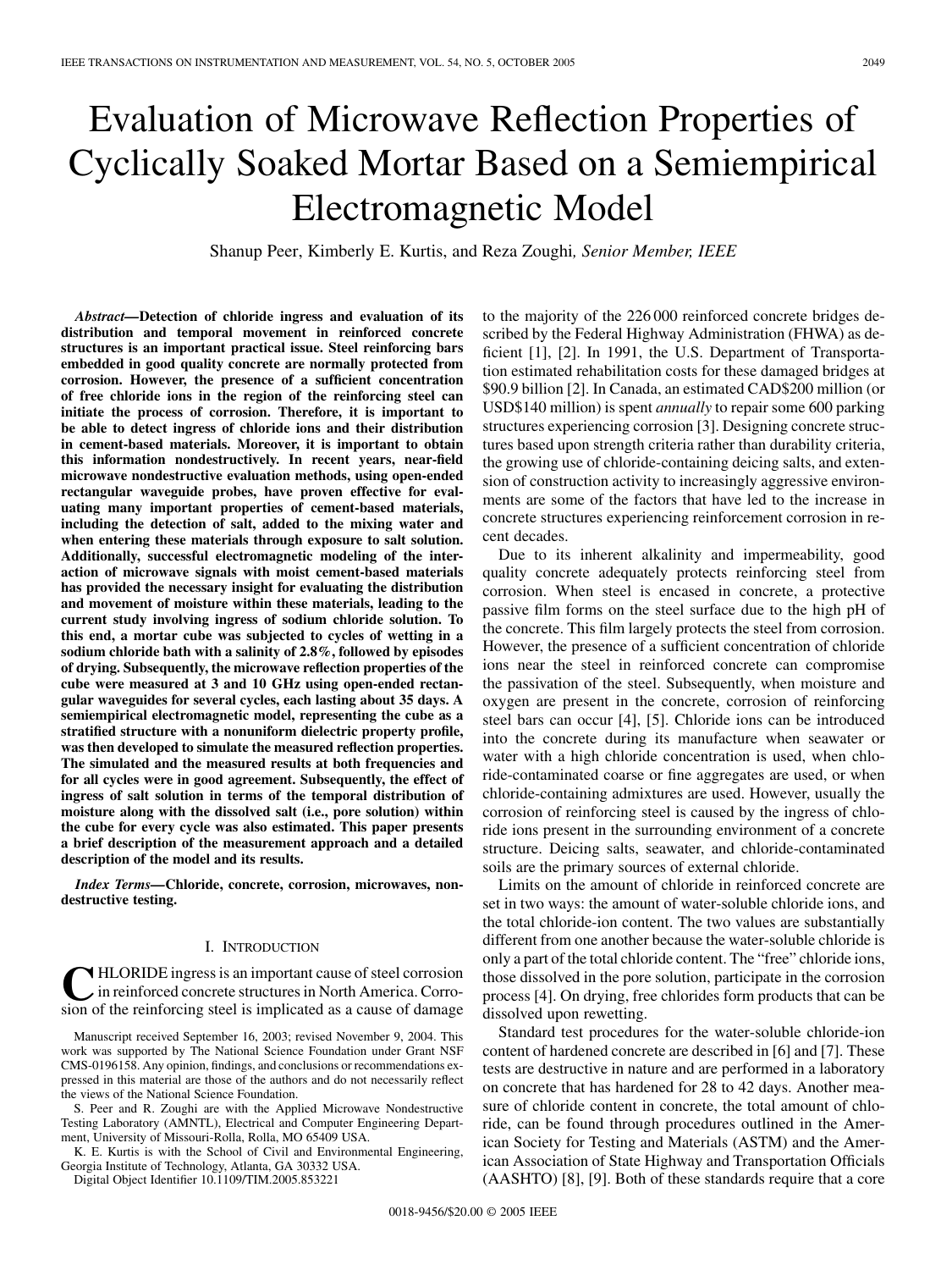of concrete be ground into a powder and be tested in a laboratory. Once the sample is obtained, it is crushed and tested by the procedures outlined in [\[8](#page-11-0)]–[\[14\]](#page-11-0).

Development of a reliable test method for *in-situ* measurement of the chloride ion penetration in in-service concrete would be invaluable to the concrete and construction industries. From an economic standpoint, accurate measurements of the concentration of chlorides and penetration depth in concrete structures would allow agencies to more effectively allocate funding for repair of those structures with the most critical needs and to identify those concrete mixtures with superior field performance. The broader goal of this work, then, is to assess the potential application of a microwave method for *in-situ* monitoring of chloride ingress in cement-based materials.

#### II. BACKGROUND

Near-field microwave nondestructive testing and evaluation (NDT&E) techniques, using open-ended rectangular waveguide probes and monopole antennas, have been used to interrogate a wide variety of cement-based materials for their important physical and structural properties. They include the following: evaluation of water-to-cement ratio (w/c) and compressive strength of hardened cement paste [\[15](#page-11-0)], [[16\]](#page-11-0), evaluation of fresh concrete w/c [[17\]](#page-11-0), evaluation of porosity and sand-to-cement ratio (s/c) in mortar [\[18](#page-11-0)], [[19\]](#page-11-0), evaluation of mortar permittivity using a combined microwave near-field and modulated scattering technique [\[20](#page-11-0)], evaluation of coarse aggregate-to-cement ratio (ca/c), monitoring of cure-state and material properties of concrete [[21\]](#page-11-0)–[\[24](#page-11-0)], detection of grout in masonry bricks [[25\]](#page-11-0), and detection of de-bonding between hardened cement paste and fiber reinforced polymer (FRP) composites [[26\]](#page-11-0), [[27\]](#page-11-0).

In recent years near-field microwave NDT techniques have also been extensively used in evaluating chloride contamination in cement-based materials. It has been shown that the addition of salt to the mixing water of mortar can be easily evaluated using these techniques [[28\]](#page-11-0). It has also been shown that the influence of cyclical chloride ingress in mortar exposed to sodium chloride solution can also be evaluated using these techniques [[29\]](#page-11-0)–[\[33](#page-11-0)]. This paper briefly presents the results of an extensive investigation in which a mortar cube is cyclically exposed to sodium chloride solution. The focus of this investigation is the development of a semiempirical electromagnetic model simulating the reflection properties of the soaked mortar cube, based on the temporal dielectric properties of the cube as a function of the cube depth. The outcome of such a model would then provide useful information regarding the volumetric distribution of dissolved salt (i.e., in the pore solution) as influenced by the ingress of salt solution.

#### III. EXPERIMENTAL APPROACH

Two mortar cubes of dimension  $200 \times 200 \times 200$  mm  $(8 \times 8 \times 8)$  in), having a w/c of 0.50 and a s/c of 2.5, were produced using tap water and commercially available portland cement Type I/II [[34\]](#page-11-0). The cubes were then placed in a hydration room for 24 h and subsequently left at room temperature and low humidity for another ten months. One of the mortar cubes was then submerged to within  $\sim 6$  mm ( $\sim 1/4$  in) of its top surface in sodium chloride solution having 2.8% salinity,



Fig. 1. Experimental apparatus.

while soaking for 24 h. The cube was then removed from the bath and left in ambient conditions for 24 h, in order for the excess solution on the surface of the cube to evaporate. The other cube was not soaked and left in ambient conditions to serve as the reference cube.

Subsequently, using open-ended rectangular waveguide probes, in conjunction with an HP8510 vector network analyzer, the daily reflection properties of the soaked and the reference cubes were measured at two different frequency bands, namely S-band (2.6–3.95 GHz) and X-band (8.2–12.4 GHz), as shown in Fig. 1. To obtain an average value of the reflection properties, 16 measurements were performed on the cube sides (four per side) at S-band, while 36 measurements (nine per side) were made at X-band. This procedure was followed for three such soaking and drying cycles, each of which lasting approximately 35 days. Concurrently, the masses of the cubes were also monitored on a daily basis, and this information was subsequently incorporated into the electromagnetic model as the only physical data. The measured results are shown, and the modeling analyses are performed for two specific frequencies of 3 GHz (S-band) and 10 GHz (X-band), representing each frequency band.

#### IV. EXPERIMENTAL RESULTS

#### *A. Influence of Soaking and Drying*

Prior to soaking in salt solution, the mortar cube is primarily composed of cement hydration products, sand, residual unhydrated cement, intrinsic pore solution, and air (pores and cracks). However, once the cube is soaked, salt solution ingresses into the cube, filling the pores and cracks and mixing with the preexisting pore solution. Thus, the pore solution existing within the cube after exposure to the salt solution can be considered as a combination of the intrinsic pore solution and the salt solution that has ingressed into the cube during the soaking period. Further references to pore solution, unless explicitly stated, will refer to the mixing of external salt solution with intrinsic pore solution, rather than the intrinsic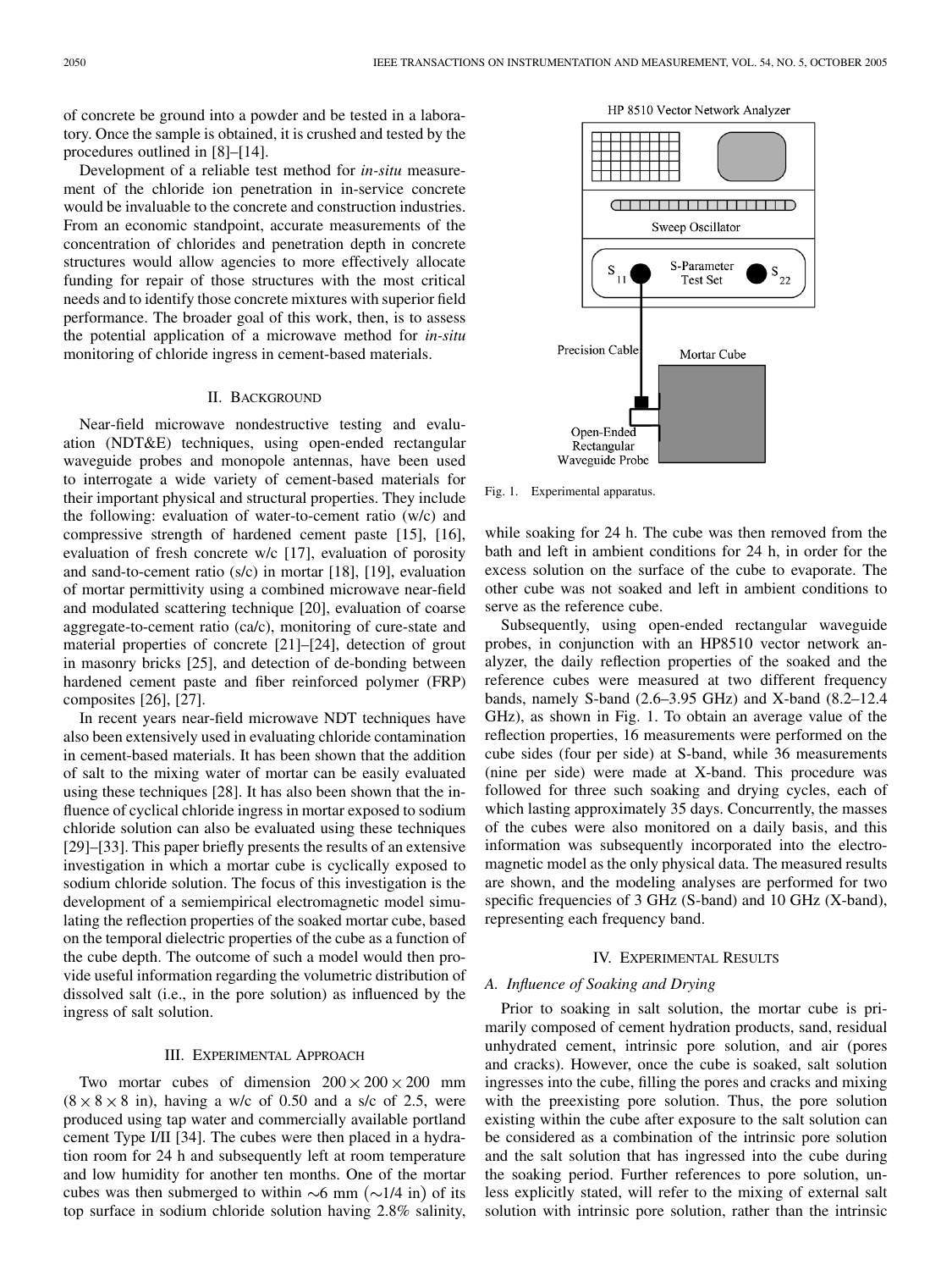pore solution prior to exposure. The composition of the pore solution, however, may vary with location within the cube and time of exposure to salt solution.

Once removed from the bath and exposed to the ambient conditions, the moisture in the cube begins to evaporate from its near surface regions, while some of the pore solution is drawn toward the cube core through the process of capillary draw, and possibly by diffusion. As the moisture evaporates, the pore solution reaches saturation concentrations for various compounds, and products likely including salt crystals precipitate out in the preexisting pores and cracks. In addition, some of the intruding chloride ions interact with calcium aluminate phases and other phases, thus becoming bound. In the context of this investigation, the products that precipitate from the pore solution and the newly formed bound chloride products are collectively referred to as "solid products."

Thus, the mortar cube while in solution can be represented as a multiphase dielectric mixture, where the host material comprises of hardened cement paste (containing both hydration products and a relatively small amount of residual unhydrated cement) and sand while the pore solution and air (pores and cracks) constitute the inclusions. However, once removed from the solution and exposed to ambient conditions, the gradual appearance of newly formed solid products within the cube can then be considered in the multiphase mixture as an additional inclusion phase. In addition, the distribution and composition of the pore solution will change. All of the above-mentioned factors contribute to variations in the temporal distribution as well as volumetric content of the various inclusions present within the cube during a given cycle. Consequently, the temporal microwave reflection properties of the cube vary during a given cycle as well.

#### *B. Discussion of Experimental Results*

This paper describes a model based upon experiments performed on a mortar cube subjected to wet/dry cycling in salt solution. The detailed results of this experiment have been published elsewhere and will not be repeated here [\[34](#page-11-0)]. However, it is important to mention some of the more important aspects of the results since they become the foundation for modeling the temporal reflection properties of the cube, and the determination of the temporal distribution of pore solution (due to cyclical exposure to salt solution) within it.

Fig. 2 shows the daily measured magnitude and phase of reflection coefficient (calibrated and measured at the aperture of the waveguide probe) for the soaked and the reference cubes at 3 GHz, respectively, for three soaking and drying cycles. It is observed that for the soaked cube and for each cycle,  $|\Gamma|$  increases significantly from its presoaked value (i.e., day zero in cycle 1) to the value measured at the first day of the measurement cycle (i.e., day two in cycle 1), indicating the ingress of salt solution into the cube, as expected. During the subsequent days,  $|\Gamma|$  gradually decreases, primarily indicating the evaporation of water from the cube. The gradual increase in the measured phase of reflection coefficient is also indicative of the same phenomena [\[34](#page-11-0)], [\[35](#page-11-0)]. However, one important aspect regarding the reflection properties is that a distinct dip occurs in the phase of reflection coefficient during the first few days of the cycle after which it gradually increases as a function of days beyond this point. The gradual increase (after the first few days) could be primarily attributed to the evaporation of water. However, the dip



Fig. 2. (a) Magnitude and (b) phase of reflection coefficient for the three cycles at 3 GHz for the soaked and the reference cube.

is believed to be indicative of an important phenomenon that is occurring within the cube. It is believed that this dip is caused by the temporal variations in the pore solution distribution within the cube, as will be described in Section V. The reflection properties of the reference cube remain fairly constant throughout the entire period, as expected.

In addition to the reflection property measurements, the mass of the cubes were also measured on a daily basis. Fig. 3 shows the mass relative to the presoaked mass (i.e., additional mass) of the cubes as a function of days, indicating the total mass gain (i.e., due to soaking) and loss (i.e., due to evaporation) with time. It is important to note that the mass of the soaked cube at the end of a cycle is greater than its mass at the end of each previous cycle, indicating that some additional pore solution and some additional solids remain in the cube at the end of each cycle. These are important observations that must be considered when developing the electromagnetic model simulating the reflection properties of the cube. As a result of the variation in the temporal moisture content within the cube, the signal penetration into the cube also varies (i.e., more signal penetration in the latter days of the cycle since the cube is relatively drier at this time). Therefore, to obtain more comprehensive information about the temporal nature of the pore solution distribution within the cube, measurements were conducted at two frequency bands, namely; S-band (2.6–3.95 GHz) and X-band (8.2–12.4 GHz). Frequencies at the latter band provide information about the near-surface properties of the cube while the former band provides information about the deeper regions of the cube.

The variation in the reflection properties of the soaked cube as a function of days is a clear indication of the fact that the dielectric properties of the cube are varying as a function of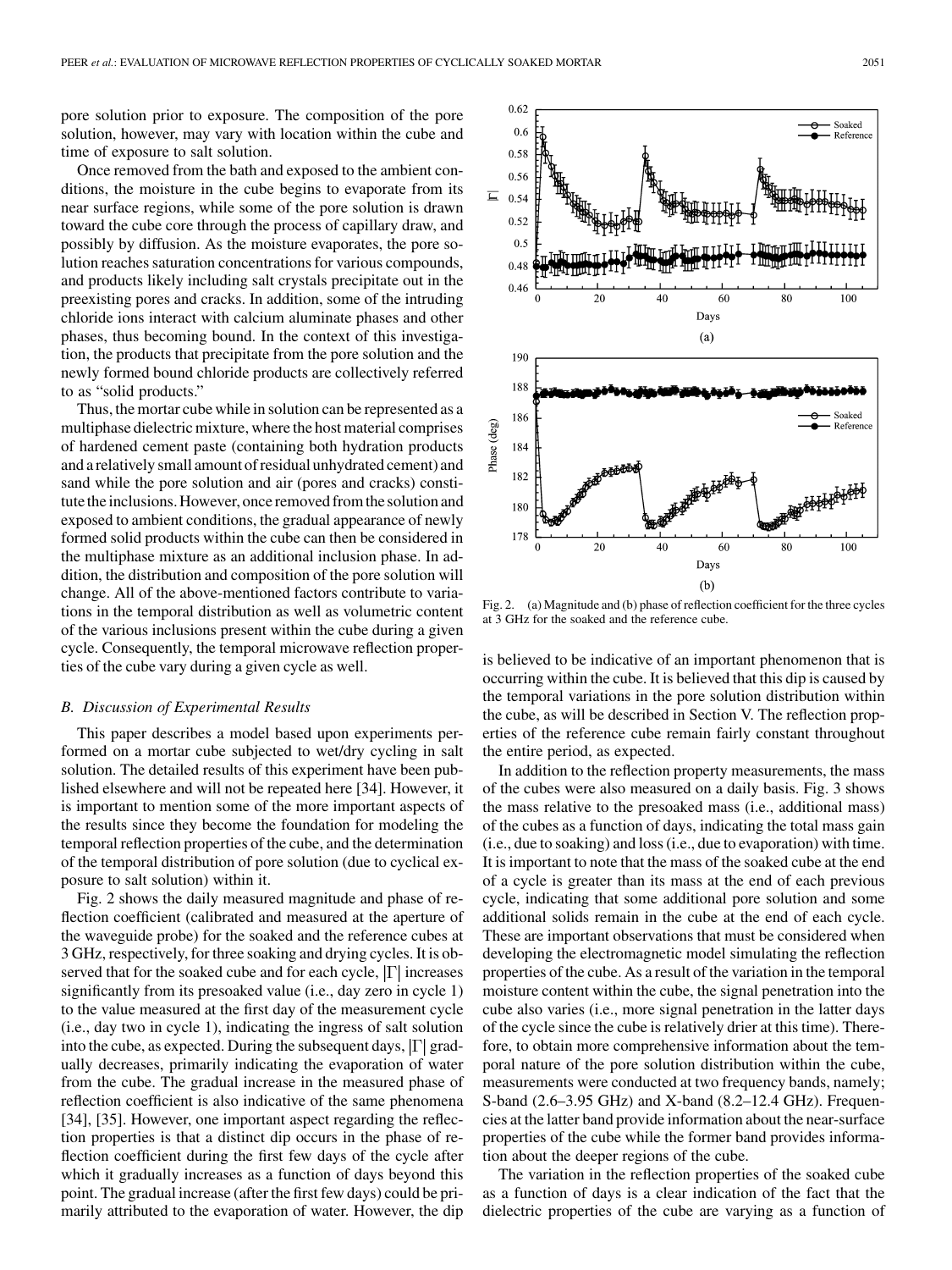

Fig. 3. Additional mass for the soaked and the reference cube.

days, and as will be shown later, also as a function of depth into the cube. Thus, the objective of this investigation is to develop a semiempirical electromagnetic model simulating the measured temporal reflection properties of the soaked cube for each cycle and for the two distinct frequencies. The outcome of this model would then yield useful information regarding the temporal pore solution distribution within the cube. The first prerequisite for the development of such a model is the conceptualization of the various phenomena that might be occurring within the cube and how they influence the dielectric properties as a function of time and depth into the cube.

#### V. MODELING APPROACH AND CONSIDERATIONS

The macroscopic behavior of dielectric materials is described by a parameter known as the dielectric constant (dielectric properties). In general, this is a complex parameter whose real part (absolute permittivity) indicates the ability of the material to be polarized or store microwave energy, while its imaginary part (absolute loss factor) indicates the ability of the material to absorb microwave energy. When referenced to the permittivity of free-space, these parameters are referred to as the relative permittivity and loss factor, respectively. The calibrated effective reflection coefficient of the cube, measured at the waveguide aperture is a function of the effective dielectric properties of the cube. The effective dielectric properties of the cube are correspondingly dependent on the following:

- 1) the dielectric properties of the host material (mortar in this case);
- 2) the dielectric properties of the various inclusions present within the cube at any given day, which varies as a function of depth into the cube;
- 3) the volume fractions of the host material and the various inclusions in the cube at any given day (the latter is also a function of depth into the cube) [\[36](#page-11-0)], [[37\]](#page-11-0).

As mentioned earlier, the average reflection properties of the soaked cube (hereafter referred to as the cube) were measured at two different frequency bands. Consequently, the resulting average values for  $|\Gamma|$  and phase, the spatial reflection properties, and hence the material properties, of the cube across its sides is now considered to be uniform with the variations in the properties only existing along the distance into the cube [\[35](#page-11-0)]. Although this variation in the dielectric properties is continuous as a function of distance from the surface, for modeling purposes, the mortar cube can be analyzed as a collection of many discrete layers. In this way, the mortar cube can be modeled as a collection of dis-



Fig. 4. Schematic of an open-ended rectangular waveguide probes interacting with a multilayered structure used in the modeling process.

crete layers (into the cube) each with a thickness and effective dielectric properties. Subsequently, a multilayered formulation that gives the magnitude and phase of reflection coefficient, measured by an open-ended rectangular waveguide probe, for a stratified dielectric material at a specified frequency; number of layers *n* and thickness  $t_n$ , and the dielectric properties of each layer  $\varepsilon_{rn}$  was utilized for obtaining the temporal reflection properties of the cube [[38\]](#page-11-0), as shown in Fig. 4.

In a previous investigation, the microwave reflection properties of a similar mortar cube that was soaked in distilled water was successfully modeled [[35\]](#page-11-0). The outcome of the modeling process resulted in evaluating and obtaining the temporal water distribution in the cube for the same three soaking and drying cycles. This extensive modeling effort provided the necessary insight into the dynamics of temporal mass transport within the water-soaked cube as it relates to properly simulating the microwave reflection properties of the cube at 3 and 10 GHz. Therefore, the electromagnetic modeling of the reflection properties of the cube soaked in salt solution, which is of interest here, is based on this previous modeling effort. However, important influences caused by the presence of salt, in its ionic (dissolved in the pore solution) and solid forms, must be properly accounted for so that the microwave reflection properties of the cube are closely simulated.

The modeling process for the water-soaked cube revealed certain important features about the temporal water distribution within the cube. One of the primary outcomes of the investigation was the general behavior of the water distribution function. The resulting water distribution within the cube (i.e., as a function of depth into the cube) showed the following:

- 1) minimal water content near the surface (due to evaporation);
- 2) gradual increase in water content until a maximum value is reached at a certain thickness;
- 3) decrease in water content from this point on [\[35\]](#page-11-0).

This was represented by a Rayleigh-like distribution possessing the aforementioned characteristics. Consequently, the general equation for the water distribution was obtained which is used in the present study for the pore solution distribution, denoted by  $PSD(t)$  and expressed by

$$
PSD(t) = k_4 \left[ \frac{t}{k_1} \right]^{k_2} e^{[-k_3(\frac{t}{k_1})^{k_2}]} \left( \text{gm/mm} \right) \tag{1}
$$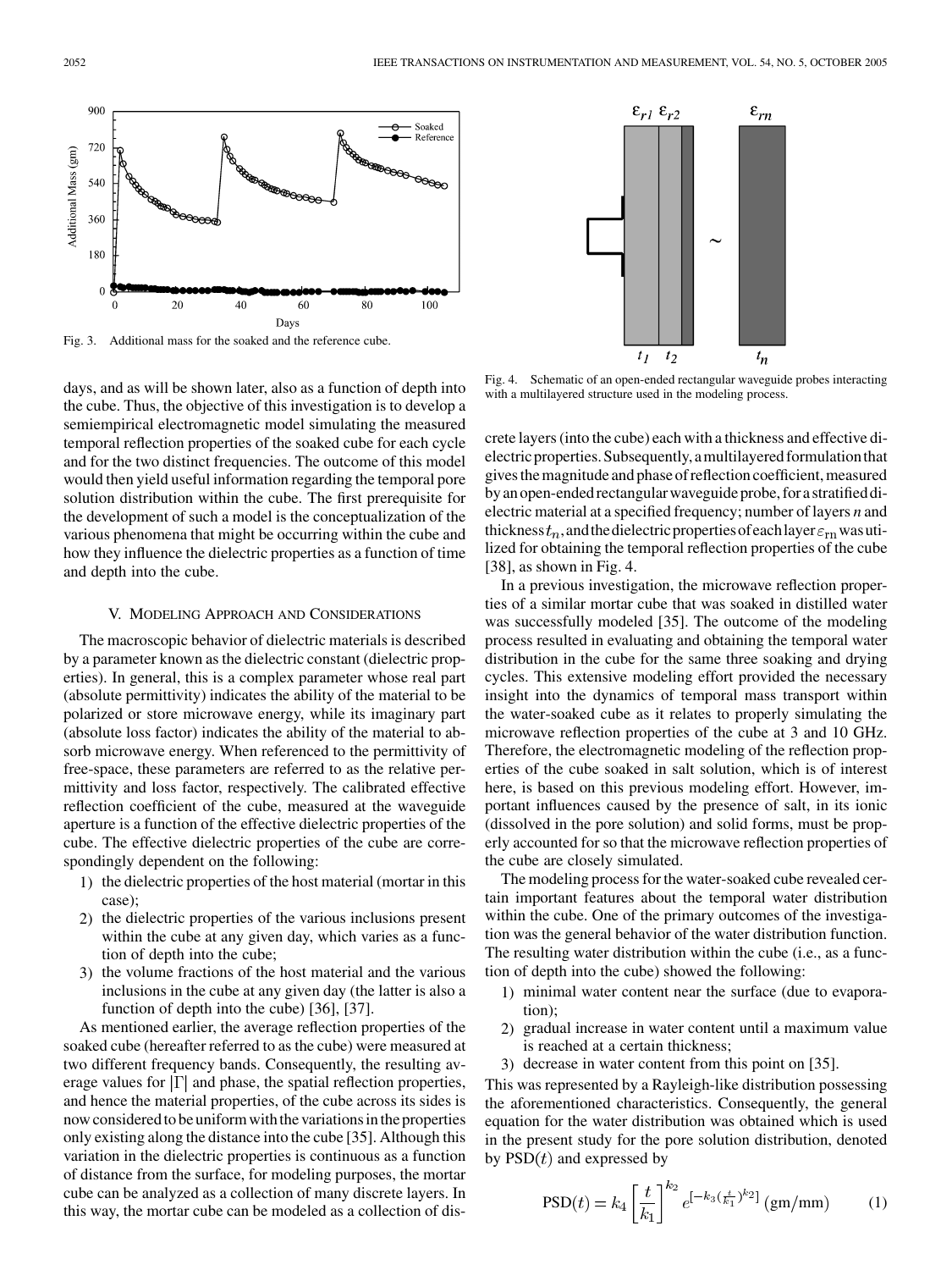

Fig. 5. Rayleigh-like distribution function simulating the pore solution distribution in the cube.

where  $t$  is the thickness, which varies from the surface of the cube to its center (i.e., 0 to 100 mm),  $k_1, k_2, k_3$  are empirical parameters and  $k_4$  is proportional to the maximum value (amplitude) of the distribution function for each day. Fig. 5 shows the general shape of this distribution function as a function of thickness into the cube. One additional and important piece of information was also obtained from modeling of the water-soaked cube. It was determined that to properly simulate the shape of the phase of reflection coefficient during the first few days of drying (i.e., where it exhibits a flattened shape) the distance at which the peak of water distribution functions occurred could not remain fixed, and varied as a function of days, indicating the movement of water between the layers. To simulate this effect, the values of the empirical parameters  $k_1, k_2, k_3$ , and  $k_4$ also changed as a function of days [[35\]](#page-11-0). However, it should be noted that these empirical values would be different for the salt solution-soaked cube compared to the water-soaked cube as a result of the following:

- 1) presence of salt;
- 2) any additional phenomena due to the presence of salt;
- 3) the total mass of pore solution present in the cube (which would be different from that of the water-soaked cube) on any given day.

The daily mass of the soaked cube is used as the only physical input data to the model and serves as the starting point to this modeling process. This mass is first divided by five to obtain an adjusted mass, which represents the change in mass of pore solution (i.e., due to the ingress of salt solution) that influences the microwave signal, and hence the reflection properties for each day [[35\]](#page-11-0). This is done to account for the nonuniform contribution, from each side of the cube, to the additional mass of pore solution present in the cube [\[35](#page-11-0)]. The integral of the distribution function, characterized by a combination of specific values for  $k_1, k_2, k_3$ , and  $k_4$  for any given day, must then match this adjusted mass for each day.

As water evaporates from the layers, it results in 1) an increase in the ionic concentration of the remaining pore solution and 2) the precipitation of salt crystals and the formation of bound salt in each of the layers, which causes a corresponding decrease in the dissolved salt and, hence, the ionic concentration of the pore solution. To account for both these effects, it would therefore be useful to know when (or at what concentration) salt crystals and other solid products would begin to precipitate out of the pore solution. For example, a salinity of around 35% can be achieved for NaCl in pure water. However, in pore solution, the

presence of other ions (e.g.,  $OH^-$ ,  $Ca^{++}$ ,  $K^+$ ,  $Na^+$ , and  $Mg^{++}$ , among others) decreases the solubility of the NaCl. Therefore, it is likely that the concentration of  $Na<sup>+</sup>$  and  $Cl<sup>-</sup>$  in solution, prior to crystallization, may not reach the concentration predicted by its solubility product. In addition, the presence of these other ionic species in the pore solution makes it likely that solid products other than NaCl will be formed. Each of these will precipitate out then when their own solubility limit in this complex pore solution has been reached. Consequently, the pore solution composition can vary considerably, and it is difficult to predict the maximum concentration of  $Na<sup>+</sup>$  and  $Cl<sup>-</sup>$  in the pore solution when the precipitation of chloride-containing solid phases occurs. In the absence of such experimentally derived data, it is useful to also extract this information from this semiempirical electromagnetic model which describes the change in the measured microwave reflection properties of the mortar cube exposed to salt solution. It was observed that the results of the model and the measured reflection properties (magnitude and phase and for both frequencies) matched quite well when the ionic concentration was fixed to a certain level which in terms of equivalent salinity (ratio of mass of dissolved salts to mass of solution) corresponded to a value of around 5%. A detailed discussion of the choice of this limit, henceforth referred to as "threshold value," is provided in Section VII.

For the purpose of modeling, the initial condition for the pore solution distribution (due to the ingress of salt solution) is considered to exist within the cube immediately after it is taken out of the salt solution bath, and once left in the ambient conditions, this initial condition changes. In order to be able to simulate the reflection properties accurately, it then becomes imperative to consider the effect of the formation of solid products as well as the total ionic concentration (of each layer) while calculating the dielectric properties of each layer. To account for both these factors, the nominal "maximum pore solution content" (volumetric) in each layer has to be estimated. It is obvious that the maximum pore solution content in any layer would have existed when it was initially taken out of the saltwater bath (i.e., day one). For this purpose, the day one pore solution distribution (the day when the cube was left in the ambient conditions, and no microwave reflection measurements were conducted) was extrapolated from the day two (first day of microwave measurements) distribution.

The formation of solid products causes a reduction in the ionic concentration of the remaining pore solution. Conversely, if the nominal ionic concentration of the pore solution in any layer is not allowed to increase beyond a certain threshold value, the effect of solid product formation is then implicitly built into the model. In the present model, the ionic concentration of the pore solution in each layer for every day was first compared to the threshold value. If the ionic concentration of any of the layers for any day increases beyond this threshold value, then the ionic concentration of that particular layer for that particular day was set to the threshold value.

Finally and subsequent to accounting for all of the abovementioned issues, the modeling process was initiated. The following is the step-by-step modeling procedure.

1) The daily mass of the cube is subtracted from its presoaked value to obtain the uptake of salt solution. This value is then divided by five, as mentioned earlier to obtain the adjusted mass and is denoted by *m* [\[35](#page-11-0)].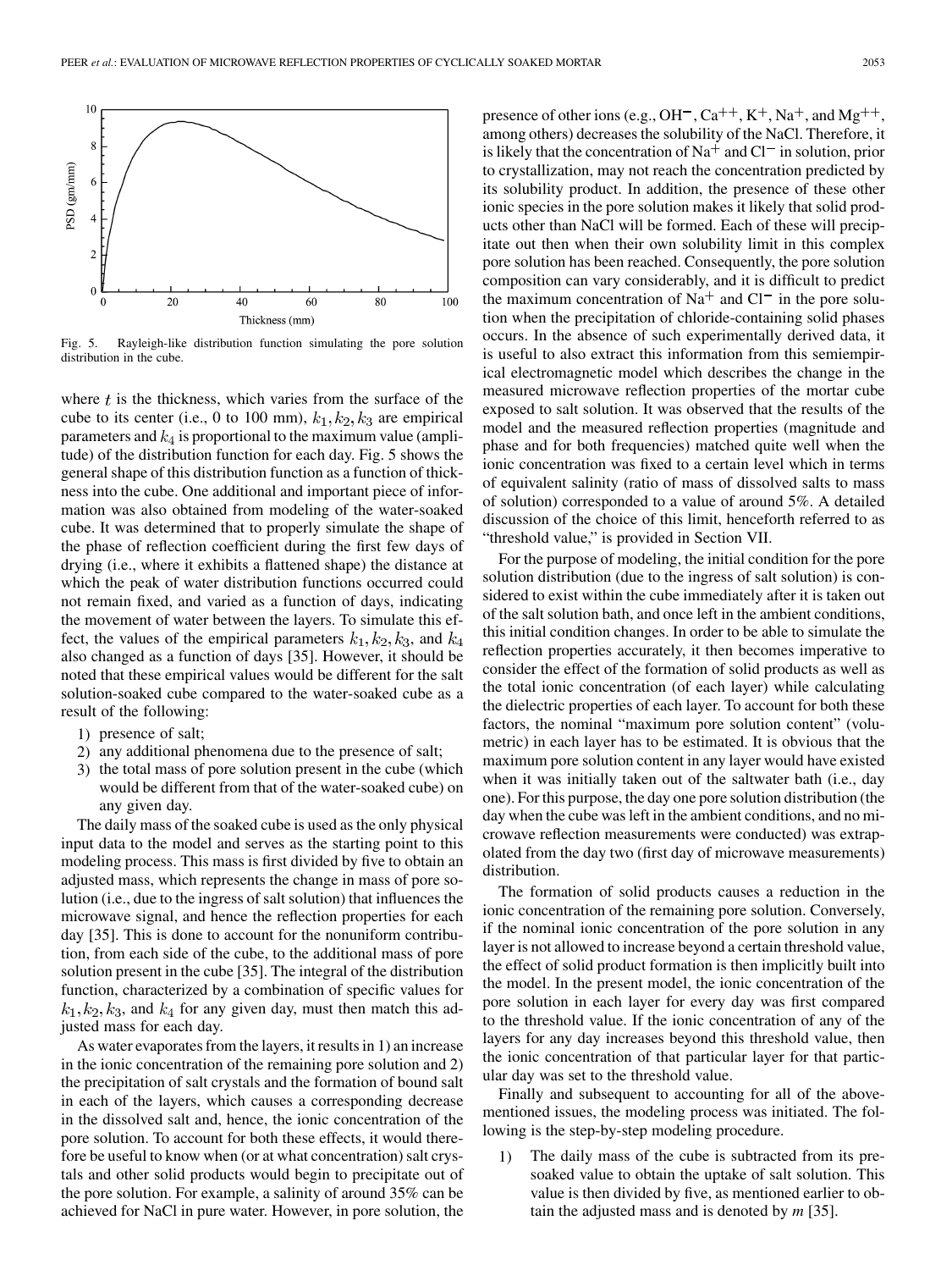2) Setting  $k_4 = 1$ , the integral of the pore solution distribution (i.e., total pore solution due to ingress of salt solution) is calculated over a cube thickness of 100 mm (i.e., halfway through the cube), namely

$$
TPS = \int_{t=0}^{t=100} \text{PSD}(t) dt \text{ (gm)}.
$$
 (2)

The signal penetration into the cube is expected not to exceed more than halfway in the cube, and the moisture uptake is also not expected to exceed this point. This fact has been experimentally verified [[34\]](#page-11-0). It is important to mention here that by subtracting the daily mass of the cube from the presoaked mass, the contribution of intrinsic pore solution no longer needs to be explicitly considered in the model, since this contribution is already included in the dielectric properties of presoaked mortar cube. Consequently,  $PSD(t)$  represents the pore solution distribution due to salt solution ingress.

- 3)  $k_4$  is now set to the ratio of m and TPS (i.e.,  $m/TPS$ ).
- 4) The cube is then discretized into 100 layers, each having a thickness of 1 mm. It is important to note that this model provides for any arbitrary layer thickness, and hence it is able to provide fine pore solution distribution resolution.
- 5) With the updated value of  $k_4$ , the integral of the total pore solution is found for every 1 mm layer of the cube, namely

$$
TPS(t_1) = \int_{t_1}^{t_1+1} PSD(t) dt \, (gm).
$$
 (3)

- 6) The mass of salt uptake in each layer is obtained from the extrapolated pore solution distribution at day zero, and the mass of solution is obtained from step 5). The ionic concentration of the pore solution present in each layer was then found from its "equivalent salinity" (i.e., ratio of mass of the salt to the mass of the solution).
- 7) A formulation that was developed for determining the dielectric properties of brine having varying salinity based on its conductivity was then utilized to determine the dielectric properties of the pore solution in each layer for each day [\[36](#page-11-0)]. As the ionic concentration of the pore solution increases (as a function of days), it causes a significant increase in the conductivity of the mortar cube. Thus, any over-estimation of the pore solution content in any of the layers results in incorrect incorporation of the dielectric properties of the individual layers in the model, and hence the simulated microwave reflection properties will not match its measured counterparts. It is for this purpose that the effects of solid product formation (resulting from salt solution ingress), which would subsequently cause a decrease in the overall ionic concentration of the pore solution within the cube, has been considered in the model. To illustrate the effect of setting the equivalent salinity of the pore solution to a maximum of 5%, the dielectric properties of the pore solution for a particular thickness (layer 2) of the cube for several days of the cycle were calculated, as shown in Table I.

TABLE I COMPARISON OF THE DIELECTRIC PROPERTIES OF A LAYER AS A FUNCTION OF DAYS WITH AND WITHOUT THE CONSIDERATION OF A MAXIMUM SALINITY LEVEL

| Days     | Calculated   | Dielectric | Equivalent      | Dielectric |
|----------|--------------|------------|-----------------|------------|
|          | equivalent   | Properties | salinity with a | Properties |
|          | Salinity (%) |            | 5% Threshold    |            |
| $\Omega$ | 2.9          | $68 - j37$ | 2.9             | $68 - j37$ |
| 10       | 7.1          | $58 - j65$ | 5.0             | $63 - 151$ |
| 18       | 9.4          | $53 - i79$ | 5.0             | $63 - 151$ |
| 27       | 12.4         | $47 - j95$ | 5.0             | $63 - 151$ |

- 8) If the ionic concentration of the pore solution [from Step 6)] in any of the layers is greater than the threshold value, corresponding to an equivalent salinity of 5%, then the ionic concentration of the pore solution in that particular layer is set to the threshold value. The remaining mass of salt that would have contributed to a higher ionic concentration than the threshold value is then calculated. This remaining mass of salt in the layer then exists as solid products. Furthermore, the dielectric properties of the newly formed solid products (i.e., chloroaluminates or other products, including salt crystals) are similar since they are expected to be in the family of low-loss, low-permittivity materials. In that case, it is believed that treating all solid products as salt crystals in the model would have negligible effect on the simulated reflection properties. The dielectric properties and volume fraction of the excess salt is then approximated as salt crystals and represented by  $\varepsilon_{rs}$  and  $f_s$  and is included in the dielectric mixing formula to determine the dielectric properties of each layer. The dielectric properties of various salts including NaCl (used in this investigation) had also been measured extensively in previous investigations [\[30](#page-11-0)], [\[31](#page-11-0)].
- 9) A dielectric mixing formula was then used to determine the effective dielectric properties of each layer. Although there are numerous dielectric mixing formulae available that could be used to evaluate the effective dielectric properties of a multiphase mixture, most of these render similar results when the inclusion volume fractions are relatively small (i.e., air, pore solution, salt) [[36\]](#page-11-0), [[37\]](#page-11-0), [[39\]](#page-12-0). The following dielectric mixing formula was then used to calculate the effective dielectric properties  $\varepsilon_{\text{reff}}$ of every 1-mm-thick layer of the mortar cube

$$
\varepsilon_{\text{reff}} = \varepsilon_{\text{rps}} f_{\text{ps}} + \varepsilon_{\text{rm}} f_m + \varepsilon_{\text{rs}} f_s + f_a \tag{4}
$$

where

•  $\varepsilon_{\rm rps}$  complex relative dielectric property of pore solution. This quantity varies as a function of ionic concentration of the pore solution,

- $\varepsilon$  complex relative dielectric property of mortar,
- $\varepsilon_{rs}$  complex relative dielectric property of solid inclusion. This quantity represents the formation of solid products resulting from the salt solution ingress,
- $\bullet f_{\text{DS}}$ ,  $f_m$ ,  $f_s$ , and  $f_a$  are the volume fractions of pore solution, mortar, solid inclusion, and air respectively, in each 1-mm-thick layer (i.e.,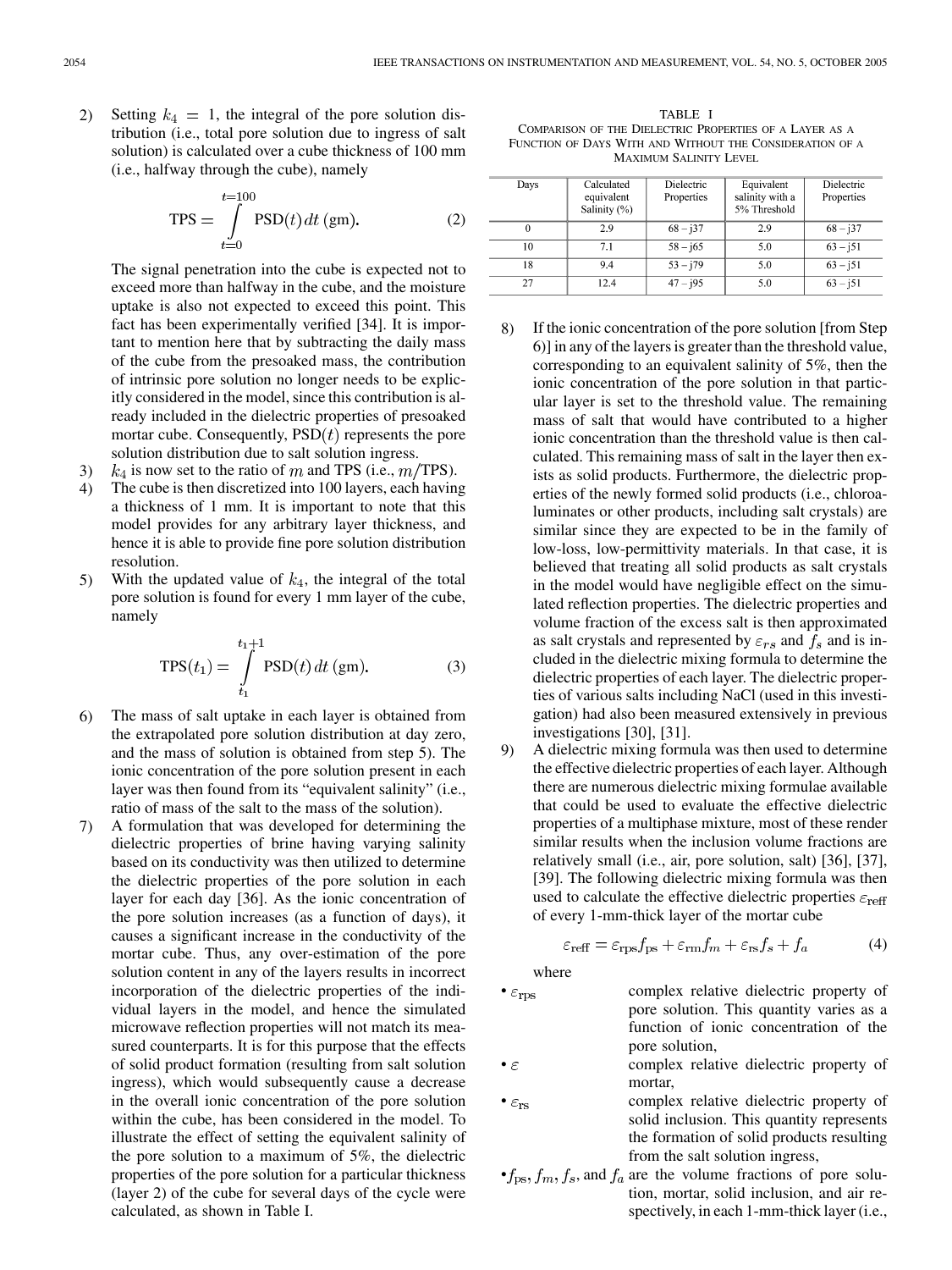

Fig. 6. Pore solution distribution in the cube for cycle 1.

 $f_{sw} + f_{s} + f_{a} = 1 - f_{m}$ ). The dielectric properties of mortar has been measured previously [[18\]](#page-11-0), [[19\]](#page-11-0), [\[34](#page-11-0)]. It is important to note that all of the quantities in (4), except  $\varepsilon_{\text{rm}}$ ,  $\varepsilon_{\text{rs}}$ , and  $f_m$  vary as function of days and depth into the cube (i.e., the location of the respective layer in the discretized cube).

- 10) Once the dielectric properties of each of the 100 layers were obtained, the multilayered formulation was evoked to simulate the reflection properties of the cube at the waveguide aperture [\[38](#page-11-0)].
- 11) The values of  $k_1, k_2$ , and  $k_3$  were subsequently and rigorously adjusted based on a comparison between the measured and the corresponding simulation results for  $|\Gamma|$  and phase at 3 and 10 GHz.
- 12) The above-mentioned procedure was carried out for each day of each cycle. The final values of  $k_1, k_2$ , and  $k_3$ for each day were then used to determine the pore solution distribution in the cube. It is important to note that this "distribution" will capture changes in ionic concentration as well as volume of the pore solution, resulting from salt solution ingress.

#### VI. RESULTS

#### *A. Cycle 1*

Fig. 6 shows the pore solution distribution, for several days of cycle 1, obtained from this modeling process. The results show several important phenomena. The first measurement corresponds to day two (i.e., 24 h after removing the cube from the salt solution bath). At this time, it is expected that any moisture immediately at the surface has evaporated. The curves representing the pore solution distributions clearly indicate this phenomenon. Additionally, they also show that the pore solution distribution rapidly increases as a function of distance into the cube. A comparison of the distribution curves shows that as the days progress there is a change in 1) the general shape of the distributions and 2) the position at which the peak of pore solution distribution occurs. It is also observed that as the days progress, the rate at which the peak of the pore solution content moves toward the core of the cube decreases, and the change in the shape of the distributions becomes less pronounced. This may be attributed to a state of equilibrium being reached between the evaporation of moisture from each layer and the movement of pore solution (due to variation in concentration) between the layers.



Fig. 7. Comparison of the measured and simulated reflection coefficient of the cube at 3 GHz and for cycle 1 (a) magnitude and (b) phase.

Once the empirical factors  $k_1, k_2$ , and  $k_3$  were determined, the effective dielectric properties of each of the layers were calculated and then fed into the multilayered formulation to simulate the microwave reflection properties, as described in the modeling section [[38\]](#page-11-0). Figs. 7 and 8 show the simulated  $|\Gamma|$  and phase of reflection coefficient at S-band (3 GHz) and X-band (10 GHz), respectively. Clearly, good agreement is obtained between the simulated and measured results for both frequencies. Fig. 7(b) shows the comparison between the simulated and measured phase of reflection coefficient at 3 GHz. One important behavior of the phase of reflection coefficient is that it exhibits a distinct and relatively wide dip during the first few drying days. The simulation results, based on the obtained pore solution distributions as shown in Fig. 6, also replicate this distinct shape. During the simulation of the reflection properties of the water-soaked cube, it became evident that to properly simulate this distinct dip, the peak of the water distribution had to be carefully moved into the cube as a function of days [[35\]](#page-11-0). This behavior was also incorporated in this model, and as expected, the distinct dip in the phase was correctly simulated. A closer inspection of the pore solution distributions shown in Fig. 6 indicates this phenomenon.

#### *B. Cycle 2*

After obtaining satisfactory results for cycle 1, the model was applied to simulate the reflection properties for cycles 2 and 3. The step-by step modeling process adopted for cycle 1 was again followed for these two cycles with a notable exception. When the cube is soaked again, it absorbs the salt solution with a salinity of 2.8% (salinity of the soaking solution). However,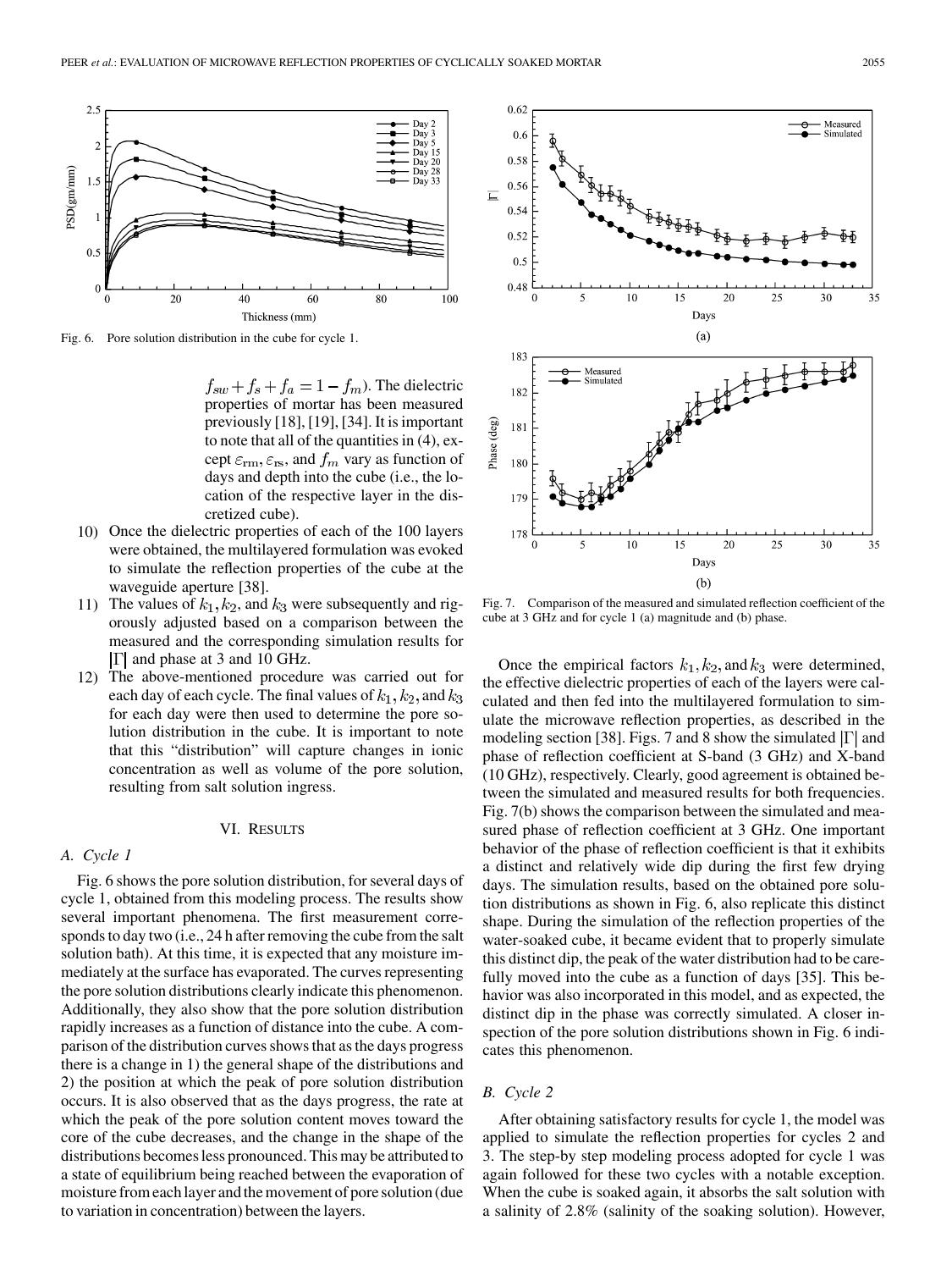

Fig. 8. Comparison of the measured and simulated reflection coefficient of the cube at 10 GHz and for cycle 1 (a) magnitude and (b) phase.

when this salt solution permeates into the cube, its ionic concentration immediately increases due to the influence of soluble solid products and the ions present in the pore solution resulting from the previous cycle. Subsequent to accounting for this behavior, the total mass of salt (i.e., the residual salt from cycle 1 and the newly ingressed salt from cycle 2) was then calculated and used to find the nominal ionic concentration of the pore solution in each layer as mentioned in the modeling process.

Subsequent to following the same modeling procedure as in cycle 1, the reflection properties at both frequency bands, especially the distinct dip in the phase of reflection coefficient at 3 GHz could not be accurately simulated. To understand the reason for this, a comparison between the measured reflection properties for each cycle at X-band was carried out. Fig. 9 shows the measured reflection properties for all three cycles at 10 GHz. As is evident from Fig. 9(a), for the first day of each cycle (i.e., day two in Fig. 9),  $|\Gamma|$  gradually decreases while the phase of reflection coefficient [Fig. 9(b)] progressively increases as a function of cycles. Based on the effective depth of penetration of the microwave signal at this frequency, this behavior could be as a result of a decrease in the pore solution content in the near surface layers as a function of cycles. Subsequently, it became necessary to look into the material properties of the cube in more detail.

When the cube is soaked, the salt solution permeates into it through several processes such as diffusion, capillary draw, etc. [[40\]](#page-12-0). These processes are primarily governed by the initial conditions prevailing within the cube at the time of soaking. In the case of cycle 1, the initial condition is a relatively dry mortar cube, whereas in the case of cycle 2, the initial condition is a mortar cube that has some residual pore solution as well as solid



Fig. 9. Measured reflection coefficient of the cube at 10 GHz for all cycles (a) magnitude and (b) phase.

products left behind from cycle 1. Another factor that could contribute to variations in the conditions from cycle 1 to cycle 2 is the hygroscopic property of salt which causes it to retain water when other mineral phases in mortar may be experiencing drying. This property of salt may become more pronounced in cycle 2 due to the increasing amount of salt that is now present in the cubes (especially toward the surface) as a result of two factors:1) the residual salt left behind in the cube from cycle 1 and 2) the additional salt solution that has permeated into the cube during the second cycle. All of the above mentioned factors, therefore, contribute to the permeation and, hence, the distribution and variation of pore solution during the second cycle to be different from that of cycle 1.

With this in mind, to be able to match the simulation results to the measured reflection properties for cycle 2, it thus became necessary to move the peak of the pore solution distribution (for day two) further toward the core in comparison to that of day two of cycle 1, thereby reducing the pore solution content in the layers near the surface. Although this resulted in a better match between the simulated and measured results for X-band, it did not improve the S-band results significantly. To improve the S-band results, however, required that the peaks moved slightly toward the surface for the next few days *after* day two. Hence, to satisfy the requirements at both frequencies, the peak of the distribution curve for day two of cycle 2 was moved further toward the core with respect to that of day two of cycle 1. However, in contrast to the movement of the peak toward the core for subsequent days in cycle 1, the peak moved toward the surface for the next few days of cycle 2. Fig. 10 shows the resulting pore solution distribution for cycle 2. The resulting simulated reflection properties for cycle 2 at 3 GHz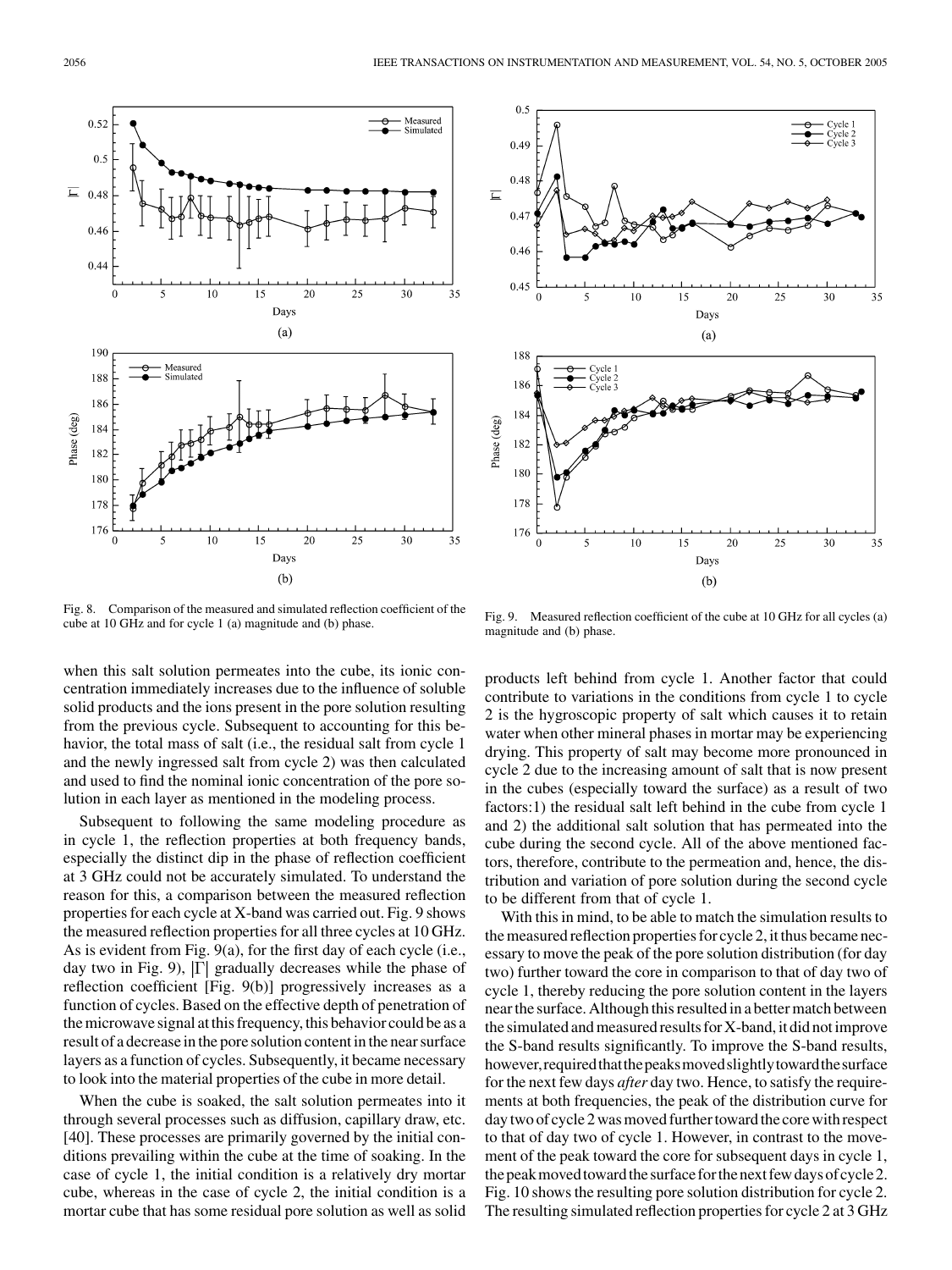

Fig. 10. Pore solution distribution in the cube for cycle 2.

areshowninFig.11.Asexpected,theresultsnowshowgoodagreement between the simulated and measured reflection properties. The results at 10 GHz for cycle 2 and at 3 and 10 GHz for cycle 3 also showed good agreement between the simulated and measured reflection properties [\[41](#page-12-0)]. These results have been omitted in the interest of brevity.

#### VII. DISCUSSION

The simulation of the reflection properties of the salt solution-soaked cube was based on the choice of several parameters, which requires further discussion. When salt solution ingresses into the mortar cube, additional byproducts (such as Friedel's salt) may form by chemical interaction with existing hydration products and residual unhydrated cement. As stated previously, these products may be considered as additional inclusion phases. However, these additional inclusion phases can only be determined from a thorough investigation of the various chemical reactions that occur within the cube. Furthermore, it becomes necessary to determine how these additional products could be represented from an electromagnetic point of view (i.e., their effective dielectric properties). It would also be prudent to evaluate the sensitivity of the model to these parameters to justify their incorporation into and influence on the overall reflection properties. Although these additional inclusion phases have not been explicitly considered here, the model is versatile enough to account for them once their volume fraction is accurately determined.

As water evaporates from the cube, the ionic concentration of the remaining pore solution increases. The ionic concentration of the pore solution for every layer was calculated based on modeling the amount of dissolved salt and pore solution present in these layers for each day of each cycle [i.e.,  $\varepsilon_{\text{rps}} f_{\text{ps}}$ . in (4)]. The effect of solid product formation (including products resulting in chloride binding) is considered by setting a threshold or maximum value that the ionic concentration of the pore solution in any of the layers can reach. The difference between the total salt ingress and the amount of  $Na<sup>+</sup>$  and  $Cl<sup>-</sup>$  in the pore solution is then the amount of sodium and chloride that have formed solid products. The ionic concentration level is dependent on several factors such as the binding properties of mortar, moisture content, pore size, and cement composition, among others. It is important to note that these factors can also change as a function of time. The model was initially developed keeping this threshold value as the unknown parameter. Several iterations of the model were then carried out using different threshold



Fig. 11. Comparison of the measured and simulated reflection coefficient of the cube at 3 GHz and for cycle 2 (a) magnitude and (b) phase.

values. It is important to point out that the important issue regarding this investigation is the ability to simulate the reflection properties accurately by iteratively varying the temporal state of the cubes in terms of its dielectric properties. Considerable similarity (in both trend and value) between the measured and simulated reflection properties, if achieved, would then indicate that the temporal state of the cubes as represented in the model closely match those of the actual conditions.

Fig. 12(a), and (b) shows the simulation results of the microwave reflection properties at 3 GHz for different cases of threshold value in terms of maximum equivalent salinity level, for cycle 1. The results indicate that, while there is considerable similarity between the measured and all three simulated cases for the magnitude of reflection properties, only the 5% case shows similarity in both trend and value for the phase of reflection properties throughout the cycle. Consequently, the threshold of around 5%–6% was used for all the three cycles in the model. An interesting aspect however, is that, for the first few days of the cycle, all of the three cases in Fig. 12 results in the phase of reflection properties to be similar to that of the measured case. This is believed to be due to significant amounts of water remaining in the layers during these days, so that the ionic concentration does not reach the threshold value. With the passage of days, and after significant amount of water has evaporated from the layers, the ionic concentration in these layers tends to increase beyond the threshold value. In such a scenario, the threshold value tends to play a crucial role and significantly influences the calculated dielectric properties of each layer. Consequently, the dissimilarity in the phase of reflection properties between the 5% and 10%, 14% begins to increase for the final days of the cycle, as seen in Fig. 12(a), and (b). This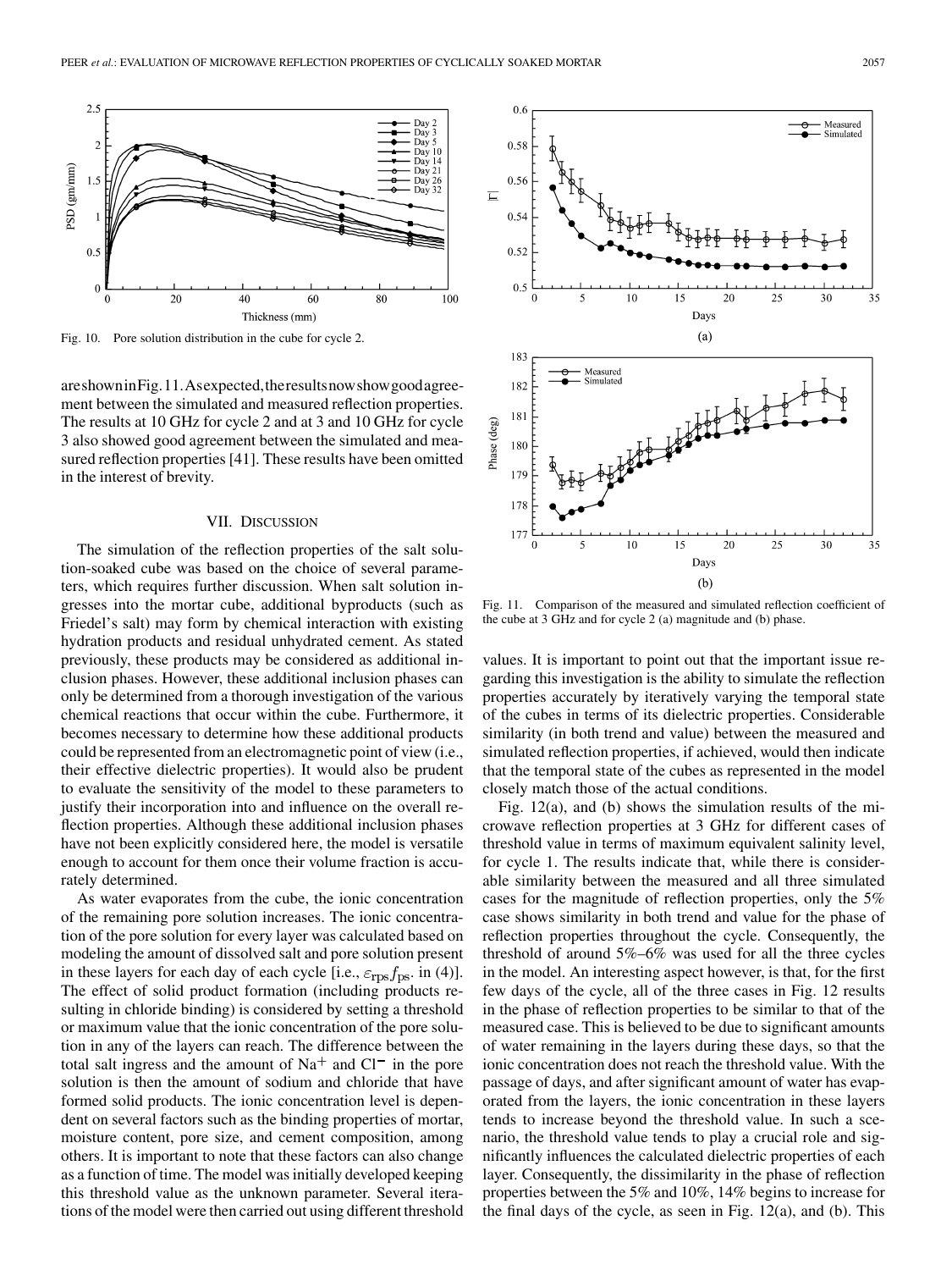

Fig. 12. Comparison of the measured and simulated reflection coefficient of the cube at 3 GHz and for cycle 1 (a) magnitude and (b) phase for three different threshold values.

threshold value, however, needs to be further investigated and could be represented in the model as a function rather than a constant with respect to cycles. Additionally, the relationship between the free, bound, and total amount of chloride can be incorporated in the model to represent the bound chlorides explicitly in the model. If this can be achieved, then the model would be able to assess the free salt profile as well as a profile of the bound chlorides as a function of days and cycles.

Finally, there is an issue regarding whether or not the pore solution distributions that were obtained from this model are unique. The model presented here was capable of simulating the magnitude and phase of reflection coefficient reasonably well for three successive cycles and at two frequencies. The distribution curves were obtained from a rigorous iterative process by matching the simulated and measured reflection properties. It is important to point out that the pore solution distribution curves shown here resulted in good agreement between the simulated and measured reflection properties (magnitude and phase) at both frequencies. An earlier investigation conducted on a distilled water-soaked cube revealed that the temporal movement of the pore solution content peak and its widening (representing redistribution of pore solution) was crucial for the accurate simulation of the reflection properties. The resulting pore solution distribution curves also satisfy physical requirements such as diffusion and mass transport (i.e., evaporation, capillary draw, etc.) in cement-based materials. Also, there is no multiple scattering involved in the measurement process. Therefore, it is expected that the pore solution distribution obtained from this model very closely describe the actual pore solution distribution and its temporal variation in the cube.

Finally, it is of utmost importance to note that the resulting pore solution distribution curves were capable of simulating the dip in the early days of the phase behavior at 3 GHz for all three cycles. Moreover, the argument that these curves might be unique is significantly strengthened by the fact that the same distribution functions also properly predicted the phase behavior at 10 GHz, which does not possess such a dip.

#### VIII. CONCLUSION

The results of a semiempirical model, simulating the microwave reflection properties of mortar exposed to cyclical soaking in salt solution and drying, at two distinct frequencies were presented. The model was initially developed to simulate the reflection properties of mortar exposed to water. The additional influences caused by salt solution ingress, including changes in pore solution concentration, volume, and distribution, as well as the formation of solid products due to salt solution ingress, were incorporated into the model.

The results showed good agreement between the measured and simulated reflection properties of the cube at both 3 GHz and 10 GHz. An important outcome of the model is the temporal pore solution distribution inside the mortar cube for the three successive soaking and drying cycles. The distribution functions that were employed followed a well-known behavior (Rayleigh-like). However, its specific parameters that determine the shape of the distribution for any day were determined empirically. The resulting pore solution distribution functions can be used to evaluate pore solution content at any depth in the mortar for any day of any cycle. Moreover, these distribution functions account for evaporation, increasing ionic concentration, and formation of solid products as well as movement of pore solution both toward the core and toward the surface of the cube. It is this fact that enabled the model to correctly simulate the dip in the phase of reflection coefficient at 3 GHz during the first few days of all three cycles.

The pore solution distributions for cycle 1 show that for the first few days of the cycle, the peak of the pore solution content decreases rapidly, indicating that most of the water that evaporates is from the near-surface layers of the cube. However, somewhat of a different behavior is observed for cycles 2 and 3. For these cycles, it is observed that during the first few days of the cycle, the peak does not drop as quickly. On the contrary, there is actually a *slight* increase in the peak pore solution content from day 2 to day 3 for cycle 2. However, there is a noticeable decrease in the pore solution content in the deeper layers (toward the core) for both the cycles, likely indicating that the pore solution is drawn from the core toward the surface after which it evaporates. Although this might seem like an anomaly, only a thorough investigation into this aspect would confirm which of the two processes i.e., whether the water that evaporates is mainly from the layers near the surface (as in the case of cycle 1) or if the water is drawn from the core to the surface after which it evaporates (as in the case of cycles 2 and 3) is the actual phenomena that occurs within the mortar cube. The results of such an investigation would then provide us with an overall insight into the mechanism of moisture movement/redistribution within the cubes and whether it is possible to have contrasting phenomena for different cycles. It is, however, believed that these contrasting phenomena, if true, could be as a result of the hygroscopic properties of the solid products (i.e.,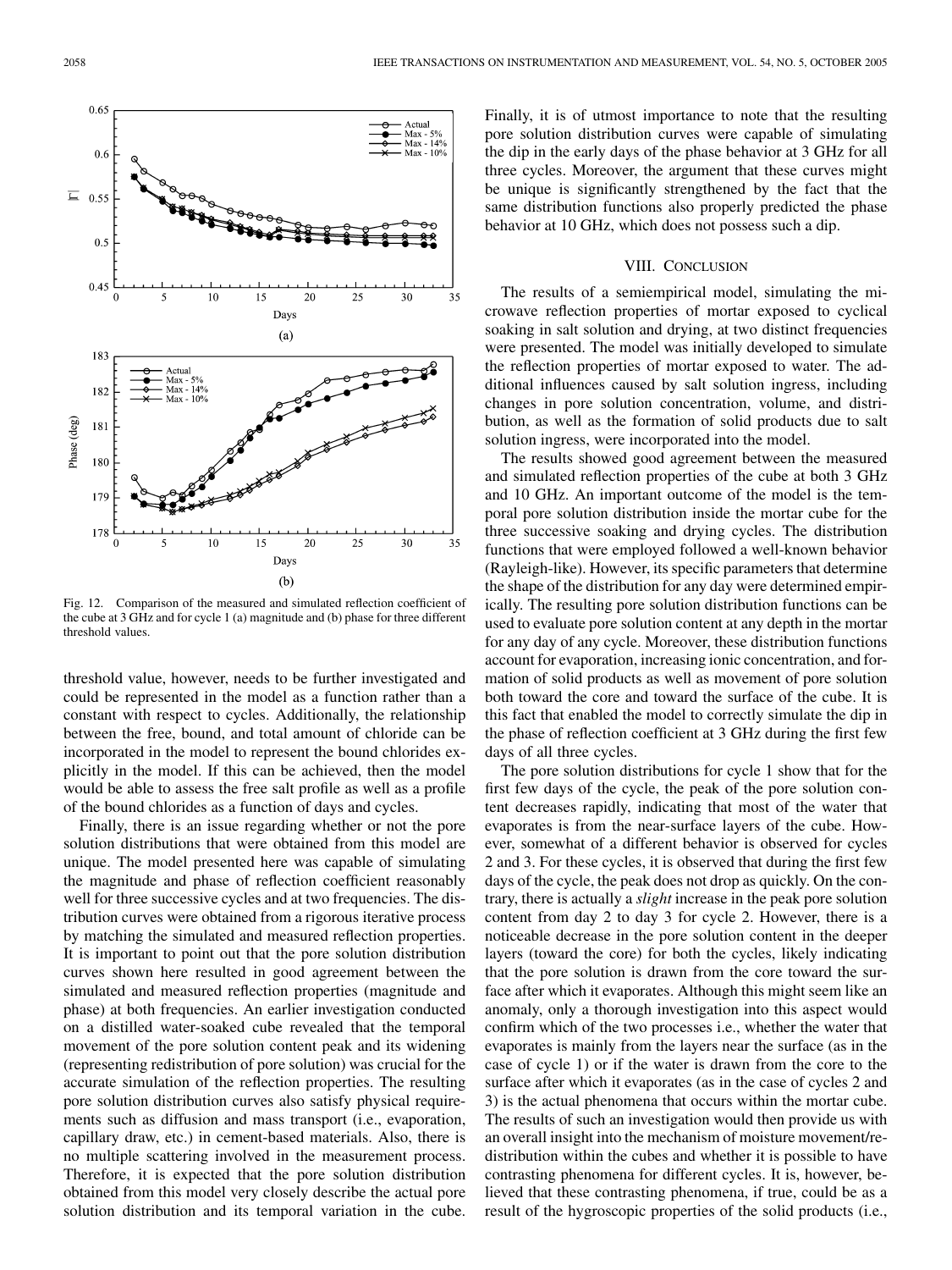<span id="page-11-0"></span>salt that has precipitated out of the pore solution) which become more pronounced as a function of cycles. This particular issue is currently the focus of an ongoing investigation. The difference between moisture distribution for the cases of water and saltwater, for cycle 2, also indicated the influence of salt as described above [[42\]](#page-12-0).

Finally, this model is very versatile so that it can take into account other phenomenon that may be occurring in the cube as well as easily accommodating any changes in the assumptions made here in addition to incorporating geometrical factors, etc.

#### **REFERENCES**

- [1] "Cathodic protection of reinforced concrete bridge elements: A state-ofthe-art report," ELTECH Research Corp., SHRP-S-337, 1993.
- [2] "1991 Status of the Nation's Highways and Bridges: Conditions, Performance, and Capital Investment Requirements," Federal Highway Admin., Washington, DC, Jul. 2, 1991.
- [3] G. P. Gu and J. J. Beaudoin, "Research on cost-effective solutions for corrosion prevention and repair in concrete structures," *Construction Canada*, vol. 39, no. 6, pp. 36–39, Nov./Dec. 1997.
- [4] A. M. Neville, *Properties of concrete*, 4th ed. New York: Wiley, 1996, ch. 11.
- [5] A. Rosenberg, C. M. Hansson, and C. Andrade, "Mechanisms of corrosion of steel in concrete," in *Materials Science of Corrosion I*. Westerville, OH: Amer. Ceramic Soc., 1989.
- [6] J. Khanna, P. Seabrook, B. C. Gerwick, and J. Bickley, "Investigation of distress in precast concrete piles at Rodney Terminal," *Performance of Concrete in Marine Environment*, vol. ACI SP-109, pp. 277–320, 1988.
- [7] O. E. Gjorv, "Steel corrosion in concrete structures exposed to norwegian environment," *Concrete Int.*, pp. 35–39, Apr. 1994.
- [8] "Standard test methods for chemical analysis of hydraulic cement," in *Annual Book of ASTM Standards*. Philadelphia, PA: ASTM, 1995. ASTM C 114-95 04.01.
- [9] "Methods of Sampling and Testing," Amer. Assoc. State Highway and Transportation Officials, Washington, DC, AASHTO T 260-82, 1986.
- [10] "Standard test method for water-soluble chloride in mortar and concrete," in *Annual Book of ASTM Standards*. Philadelphia, PA: ASTM, 1995, vol. 04.01. ASTM C 1218-92.
- [11] K. C. Clear and E. T. Harrigan, "Sampling and Testing for Chloride Ion in Concrete," Federal Highway Admin., Washington, DC, FHWA-RD-77-85, Aug. 1977.
- [12] "Electrical Indication of Concrete's Ability to Resist Chlorides," Amer. Assoc. State Highway and Transportation Officials, Washington, DC, AASHTO T 277-93, 1993.
- [13] "Electrical indication of concrete's ability to resist chloride ion penetration," in *Annual Book of ASTM Standards*. Philadelphia, PA: ASTM, 1995, vol. 04.01. ASTM C 1202-94.
- [14] "Resistance of Concrete to Chloride Penetration," Amer. Assoc. State Highway and Transportation Officials, Washington, DC, AASHTO T 259-80, 1980.
- [15] R. Zoughi, S. Gray, and P. S. Nowak, "Microwave nondestructive estimation of cement paste compressive strength," *ACI Mater. J.*, vol. 92, no. 1, pp. 64–70, Jan.–Feb. 1995.
- [16] W. Shalaby and R. Zoughi, "Analysis of monopole sensors for cement paste compressive strength estimation," *Res. Nondestructive Eval.*, vol. 7, no. 2/3, pp. 101–105, 1995.
- [17] K. Mubarak, K. J. Bois, and R. Zoughi, "A simple, robust and on-site microwave technique for determining water-to-cement (w/c) ratio of fresh portland cement-based materials," *IEEE Trans. Instrum. Meas.*, vol. 50, no. 5, pp. 1255–1263, Oct. 2001.
- [18] K. Bois, R. Mirshahi, and R. Zoughi, "Dielectric mixing models for cement based materials," in *Proc. Review Progress Quantitative NDE*, vol. 16A, 1997, pp. 657–663.
- [19] K. Bois, A. Benally, P. S. Nowak, and R. Zoughi, "Microwave nondestructive determination of sand to cement (s/c) ratio in mortar," *Res. Nondestructive Evaluation*, vol. 9, no. 4, pp. 227–238, 1997.
- [20] A. Joisel, K. J. Bois, A. D. Benally, R. Zoughi, and J. C. Bolomey, "Embedded modulated dipole scattering for near-field microwave inspectionofconcrete:Preliminaryinvestigation,"*Proc.SPIESubsurface Sensors Applications Conf.*, vol. 3752, pp. 208–214, Jul. 18–23, 1999.
- [21] K. Bois, A. Benally, and R. Zoughi, "Microwave near-field reflection property analysis of concrete for material content determination," *IEEE Trans. Instrum. Meas.*, vol. 49, no. 1, pp. 49–55, Feb. 2000.
- [22] K. J. Bois, A. D. Benally, P. S. Nowak, and R. Zoughi, "Cure-state monitoring and water-to-cement ratio determination of fresh portland cement based materials using near field microwave techniques," *IEEE Trans. Instrum. Meas.*, vol. 47, no. 3, pp. 628–637, Jun. 1998.
- [23] K. Bois and R. Zoughi, "A decision process implementation for microwave near-field characterization of concrete constituent makeup," *Advances Applicat. Microw. Millimeter Wave Nondestructive Eval. (Special Issue Subsurface Sensing Technologies and Applications)*, vol. 2, no. 4, pp. 363–376, Oct. 2001.
- [24] S. Kharkovsky, M. Akay, U. Hasar, and C. Atis, "Measurement and monitoring of microwave reflection and transmission properties of cement-based specimens," in *Proc. IEEE Instrumentation and Measurement Technology Conf.*, Budapest, Hungary, May 21–23, 2001, pp. 513–518.
- [25] K. Bois, H. Campbell, A. Benally, P. S. Nowak, and R. Zoughi, "Microwave noninvasive detection of grout in masonry," *Masonry J.*, vol. 16, no. 1, pp. 49–54, Jun. 1998.
- [26] D. Hughes, M. Kazemi, K. Marler, J. Myers, R. Zoughi, and T. Nanni, "Microwave detection of delamination between fiber reinforced polymer (FRP) composites and hardened cement paste," in *Proc. 28th Annu. Rev. Progress in Quantitative Nondestructive Evaluation*, vol. 21, Brunswick, ME, Jul. 29–Aug. 3 2001, pp. 512–519.
- [27] J. Li and C. Liu, "Noncontact detection of air voids under glass epoxy jackets using a microwave system," *Advances Applicat. Microw. Millimeter Wave Nondestructive Eval. (Special Issue Subsurface Sensing Technologies and Applications)*, vol. 2, no. 4, pp. 411–423, Oct. 2001.
- [28] K. Bois, A. Benally, and R. Zoughi, "Near-field microwave noninvasive determination of NaCl in mortar," in *Inst. Elect. Eng. Proc. Science, Measurement, Technology (Special Issue on Non-destructive Testing and Evaluation)*, vol. 148, Jul. 2001, pp. 178–182.
- [29] C. Hu, A. Benally, T. Case, R. Zoughi, and K. Kurtis, "Influence on the near-field microwave reflection properties of chloride in mortar specimens made of cement types II, III, and V at X- and S-bands," in *Proc. SPIE Conf.*, vol. 4129, San Diego, CA, Jul. 30–Aug. 4 2000, pp. 31–38.
- [30] C. Hu, T. Case, M. Castle, R. Zoughi, and K. Kurtis, "Microwave evaluation of accelerated chloride ingress in mortar," in *Proc. 27th Annu. Rev. Progress in Quantitative Nondestructive Evaluation*, vol. 20A, Ames, IA, Jul. 17–21, 2000, pp. 467–473.
- [31] J. Case, R. Zoughi, K. Donnell, D. Hughes, and K. E. Kurtis, "Microwave analysis of mortar prepared with type I/II, III, and V cement and subjected to cyclical chloride exposure," in *Proc. 28th Annu. Rev. Progress in Quantitative Nondestructive Evaluation*, vol. 21, Brunswick, ME, Jul. 29–Aug. 3 2001, pp. 498–505.
- [32] S. Peer, J. Case, K. Donnell, D. Hughes, R. Zoughi, and K. E. Kurtis, "Investigation of microwave reflection properties of mortar exposed to wet-dry cycles of tap water and chloride bath," in *Proc. 28th Annu. Rev. Progress in Quantitative Nondestructive Evaluation*, vol. 21, Brunswick, ME, Jul. 29–Aug. 3 2001, pp. 1269–1276.
- [33] R. Zoughi, S. Peer, J. Case, E. Gallaher, and K. E. Kurtis, "Microwave near-field evaluation of the effects of cyclical chloride exposure and compressive loading on mortar," in *Proc. 3rd Int. Workshop Structural Health Monitoring (IWSHM)*. Stanford, CA, Sep. 12–14, 2001, pp. 575–583.
- [34] S. Peer, J. T. Case, E. Gallaher, K. E. Kurtis, and R. Zoughi, "Microwave reflection and dielectric properties of mortar subjected to compression force and cyclically exposed to water and sodium chloride solution," *IEEE Trans. Instrum. Meas.*, vol. 52, no. 1, pp. 111–118, Feb. 2003.
- [35] S. Peer, K. E. Kurtis, and R. Zoughi, "An electromagnetic model for evaluating temporal water content distribution and movement in cyclically soaked mortar," *IEEE Trans. Instrum. Meas.*, vol. 53, no. 2, pp. 406–415, Apr. 2004.
- [36] F. T. Ulaby, R. K. Moore, and A. K. Fung, *Microwave Remote Sensing: Active and Passive*. Dedham, MA: Artech House, 1986, vol. 3, pp. 2017–2025.
- [37] A. Sihvola, *Electromagnetic Mixing Formulas and Applications*. London, U.K.: Inst. Elect. Eng. Electromagnetic Series 47, 1999.
- [38] S. Bakhtiari, S. Ganchev, N. Qaddoumi, and R. Zoughi, "Microwave noncontact examination of disbond and thickness variation in stratified composite media," *IEEE Trans. Microw. Theory Tech.*, vol. 42, no. 3, pp. 389–395, Mar. 1994.